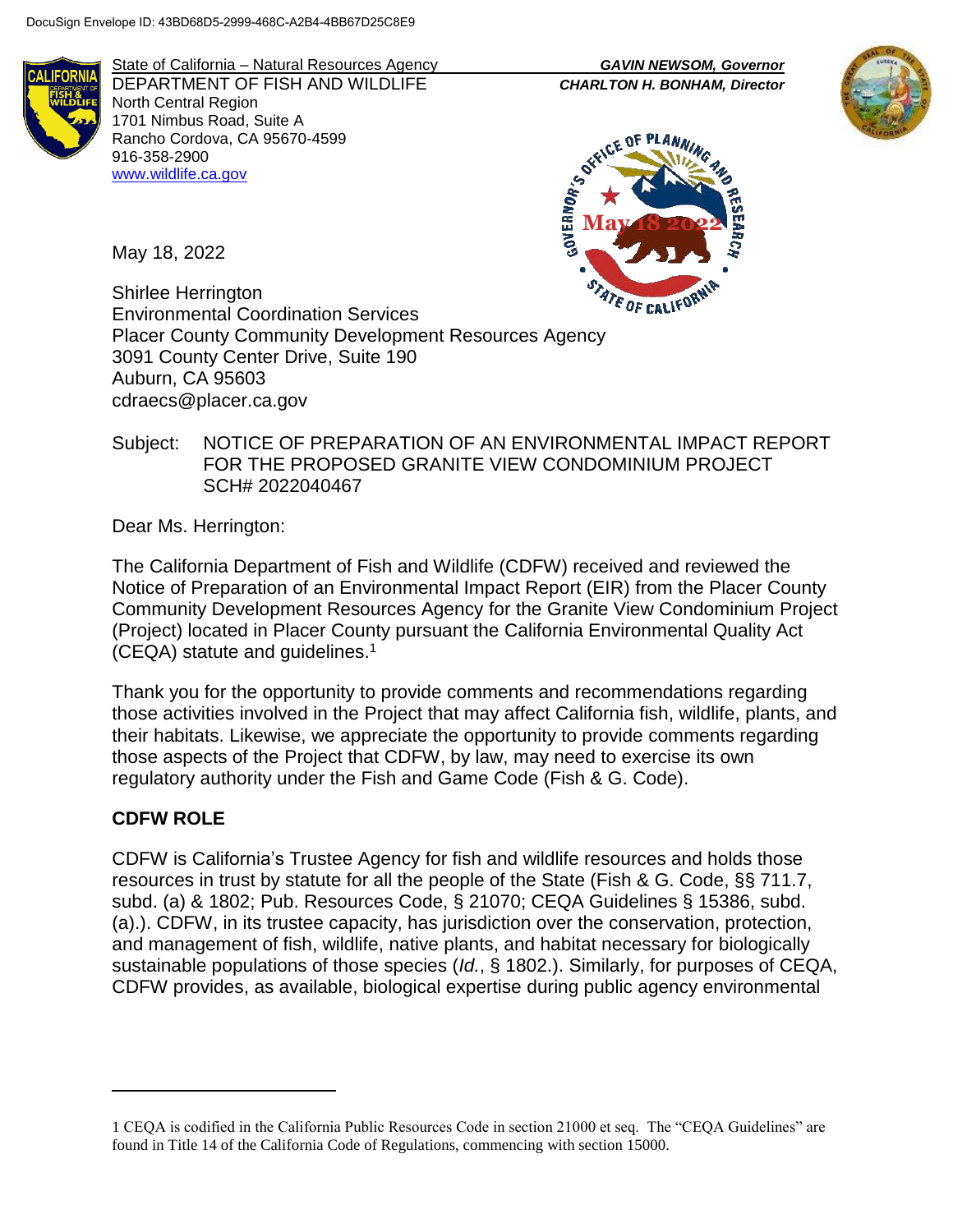Granite View Condominium Project May 18, 2022 Page 2 of 13

review efforts, focusing specifically on projects and related activities that have the potential to adversely affect fish and wildlife resources.

CDFW may also act as a Responsible Agency under CEQA. (Pub. Resources Code, § 21069; CEQA Guidelines, § 15381.) CDFW expects that it may need to exercise regulatory authority as provided by the Fish and Game Code. As proposed, for example, the Project may be subject to CDFW's lake and streambed alteration regulatory authority. (Fish & G. Code, § 1600 et seq.) Likewise, to the extent implementation of the Project as proposed may result in "take" as defined by State law of any species protected under the California Endangered Species Act (CESA) (Fish & G. Code, § 2050 et seq.), the Project proponent may seek related take authorization as provided by the Fish and Game Code.

## **PROJECT DESCRIPTION SUMMARY**

The Project site is located within a 7.82-acre parcel identified by Assessor's Parcel Number 096-540-017, located north of Chamonix Place, approximately two miles west of the intersection of State Route 89 and Olympic Valley Road, in Olympic Valley in unincorporated Placer County, California.

The proposed Project would include development of a 214,493-square foot rectangular building consisting of 52 hotel/condominium units and a parking structure with 121 parking stalls. The hotel/condominium building would be constructed on the 1.31-acre portion of the site designated Village Commercial. A winding footpath would connect the proposed hotel/condominium building to various outdoor amenities to be located within the Forest Recreation zoned portion of the site. The amenities would include a tea house, a pool, hot tubs with adjacent gas firepits, and a yoga hut and platforms. The proposed Project also includes a new road to connect the proposed building to Chamonix Place to the south. The proposed road would be off-site through an access easement on the parcel to the south of the Project site.

CDFW recommends that the EIR Project description include the whole action as defined in the CEQA Guidelines § 15378 and should include appropriate detailed exhibits disclosing the Project area including temporary impacted areas such as equipment stage area, spoils areas, infrastructure development, staging areas, and access and haul roads, if applicable.

As required by § 15126.6 of the CEQA Guidelines, the EIR should include an appropriate range of reasonable and feasible alternatives that would attain most of the basic Project objectives and avoid or minimize significant impacts to resources under CDFW's jurisdiction.

#### **COMMENTS AND RECOMMENDATIONS**

CDFW offers the comments and recommendations presented below to assist Placer County in adequately identifying and/or mitigating the Project's significant, or potentially significant, impacts on biological resources. The comments and recommendations are also offered to enable CDFW to adequately review and comment on the proposed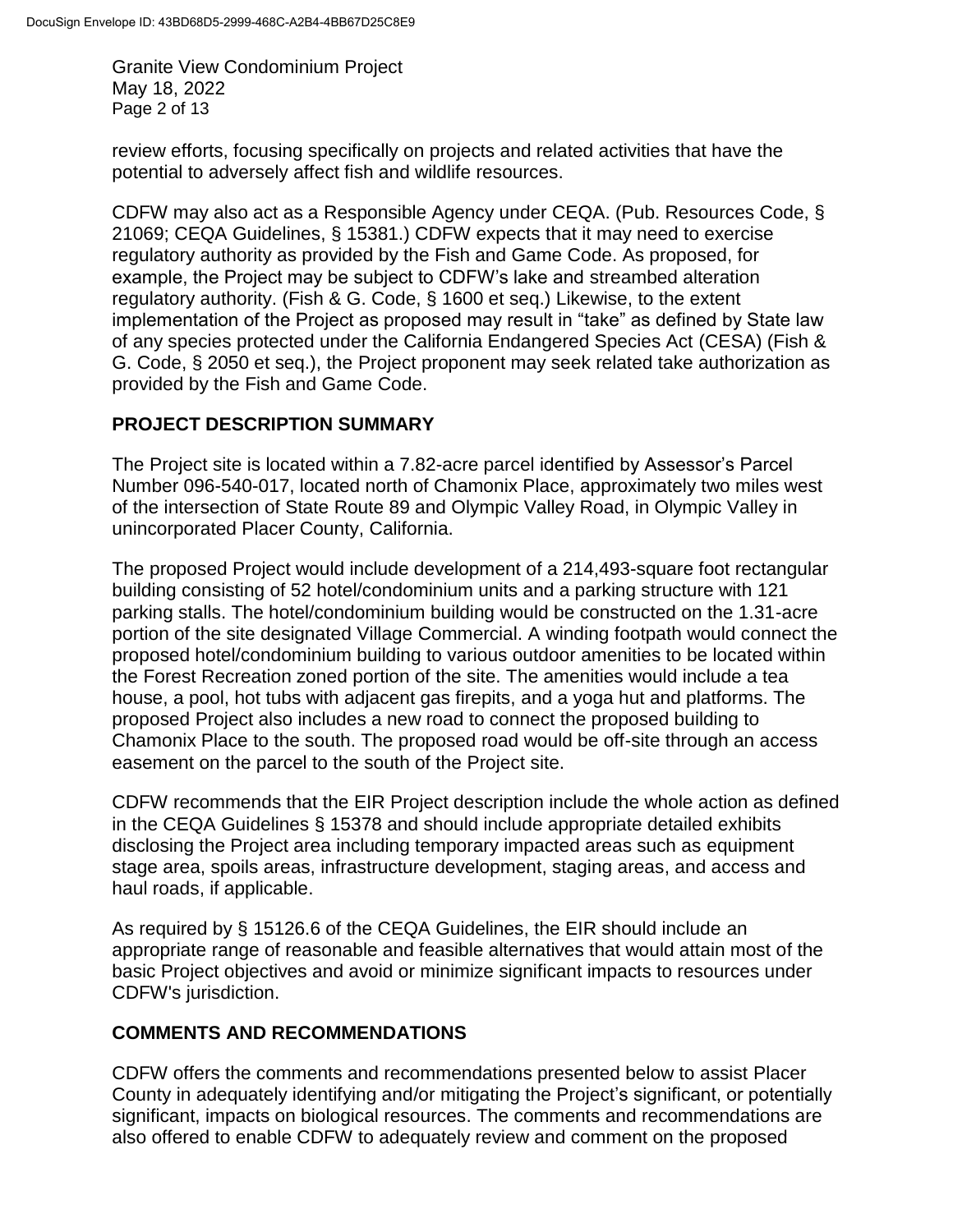Granite View Condominium Project May 18, 2022 Page 3 of 13

Project with respect to impacts on biological resources. CDFW recommends that the forthcoming EIR address the following:

#### **Assessment of Biological Resources**

Section 15125(c) of the CEQA Guidelines states that knowledge of the regional setting of a project is critical to the assessment of environmental impacts and that special emphasis should be placed on environmental resources that are rare or unique to the region. To enable CDFW staff to adequately review and comment on the Project, the EIR should include a complete assessment of the flora and fauna within and adjacent to the Project footprint, with emphasis on identifying rare, threatened, endangered, and other sensitive species and their associated habitats. CDFW recommends the EIR specifically include:

- 1. An assessment of all habitat types located within the Project footprint, and a map that identifies the location of each habitat type. CDFW recommends that floristic, alliance- and/or association-based mapping and assessment be completed following, *The Manual of California Vegetation*, second edition (Sawyer 2009). Adjoining habitat areas should also be included in this assessment where site activities could lead to direct or indirect impacts offsite. Habitat mapping at the alliance level will help establish baseline vegetation conditions.
- 2. A general biological inventory of the fish, amphibian, reptile, bird, and mammal species that are present or have the potential to be present within each habitat type onsite and within adjacent areas that could be affected by the Project. CDFW recommends that the California Natural Diversity Database (CNDDB), as well as previous studies performed in the area, be consulted to assess the potential presence of sensitive species and habitats. A nine United States Geologic Survey 7.5-minute quadrangle search is recommended to determine what may occur in the region, larger if the Project area extends past one quad (see *Data Use Guidelines* on the Department webpage [www.wildlife.ca.gov/Data/CNDDB/Maps-and-Data\)](http://www.wildlife.ca.gov/Data/CNDDB/Maps-and-Data). Please review the webpage for information on how to access the database to obtain current information on any previously reported sensitive species and habitat, including Significant Natural Areas identified under Chapter 12 of the Fish and Game Code, in the vicinity of the Project. CDFW recommends that CNDDB Field Survey Forms be completed and submitted to CNDDB to document survey results. Online forms can be obtained and submitted at:

[https://www.wildlife.ca.gov/Data/CNDDB/Submitting-Data.](https://www.wildlife.ca.gov/Data/CNDDB/Submitting-Data)

Please note that CDFW's CNDDB is not exhaustive in terms of the data it houses, nor is it an absence database. CDFW recommends that it be used as a starting point in gathering information about the *potential presence* of species within the general area of the Project site. Other sources for identification of species and habitats near or adjacent to the Project area should include, but may not be limited to, State and federal resource agency lists, California Wildlife Habitat Relationship System, California Native Plant Society Inventory, agency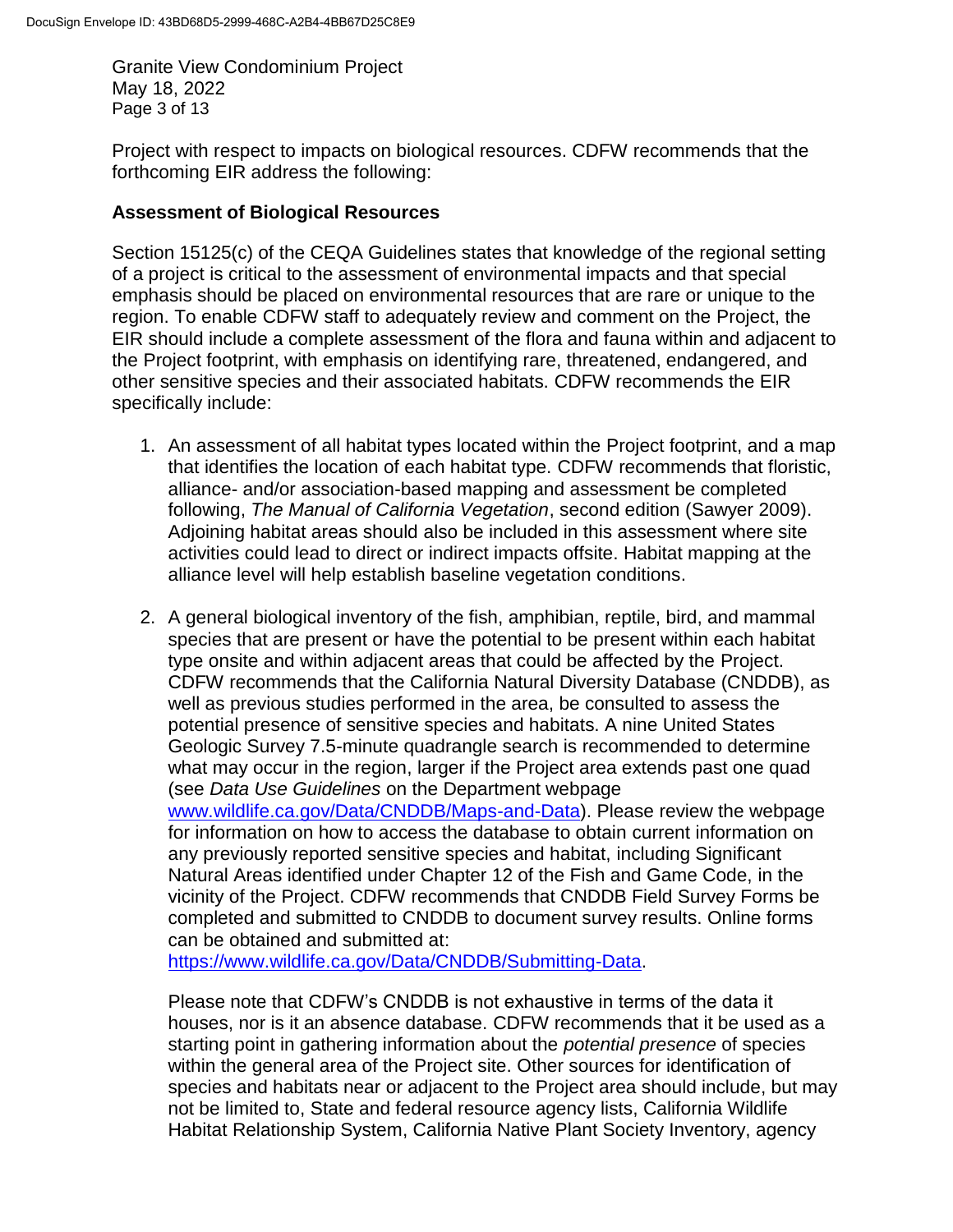Granite View Condominium Project May 18, 2022 Page 4 of 13

> contacts, environmental documents for other projects in the vicinity, academics, and professional or scientific organizations.

- 3. A complete and recent inventory of rare, threatened, endangered, and other sensitive species located within the Project footprint and within offsite areas with the potential to be affected, including California Species of Special Concern and California Fully Protected Species (Fish & G. Code § § 3511, 4700, 5050, and 5515). Species to be addressed should include all those which meet the CEQA definition (CEQA Guidelines § 15380). The inventory should address seasonal variations in use of the Project area and should not be limited to resident species. The EIR should include the results of focused species-specific surveys, completed by a qualified biologist and conducted at the appropriate time of year and time of day when the sensitive species are active or otherwise identifiable. Species-specific surveys should be conducted in order to ascertain the presence of species with the potential to be directly, indirectly, on or within a reasonable distance of the Project activities. CDFW recommends Placer County rely on survey and monitoring protocols and guidelines available at: [www.wildlife.ca.gov/Conservation/Survey-Protocols.](http://www.wildlife.ca.gov/Conservation/Survey-Protocols) Alternative survey protocols may be warranted; justification should be provided to substantiate why an alternative protocol is necessary. Acceptable species-specific survey procedures should be developed in consultation with CDFW and the U.S. Fish and Wildlife Service, where necessary. Some aspects of the Project may warrant periodic updated surveys for certain sensitive taxa, particularly if the Project is proposed to occur over a protracted time frame, or in phases, or if surveys are completed during periods of drought or deluge.
- 4. A thorough, recent (within the last two years), floristic-based assessment of special-status plants and natural communities, following CDFW's *Protocols for Surveying and Evaluating Impacts to Special Status Native Plant Populations and Natural Communities* (see [www.wildlife.ca.gov/Conservation/Plants\)](http://www.wildlife.ca.gov/Conservation/Plants).
- 5. Information on the regional setting that is critical to an assessment of environmental impacts, with special emphasis on resources that are rare or unique to the region (CEQA Guidelines § 15125[c]).

#### **Analysis of Direct, Indirect, and Cumulative Impacts to Biological Resources**

The EIR should provide a thorough discussion of the Project's potential direct, indirect, and cumulative impacts on biological resources. To ensure that Project impacts on biological resources are fully analyzed, the following information should be included in the EIR:

1. The EIR should define the threshold of significance for each impact and describe the criteria used to determine whether the impacts are significant (CEQA Guidelines, § 15064, subd. (f)). The EIR must demonstrate that the significant environmental impacts of the Project were adequately investigated and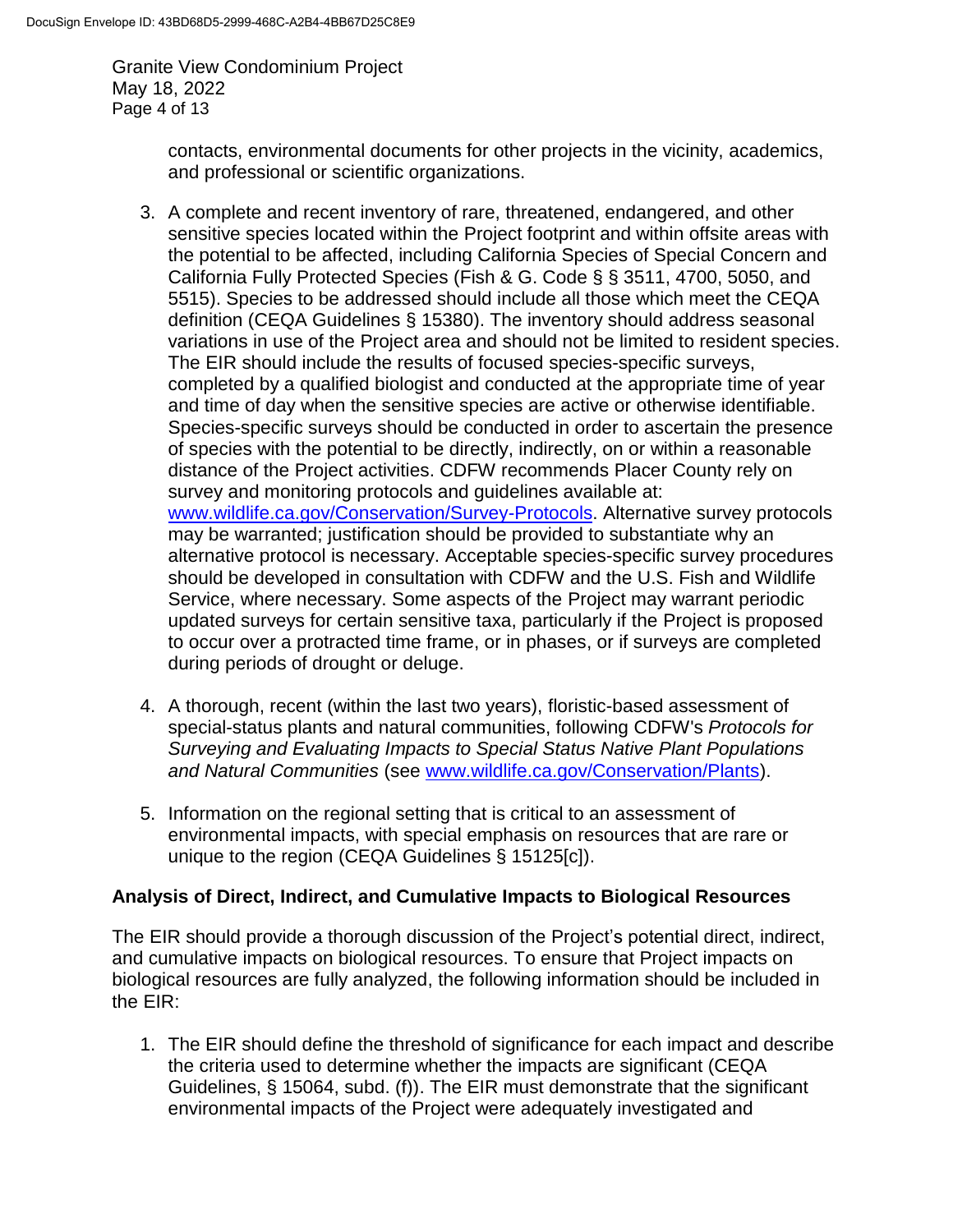Granite View Condominium Project May 18, 2022 Page 5 of 13

> discussed and it must permit the significant effects of the Project to be considered in the full environmental context.

- 2. A discussion of potential impacts from lighting, noise, human activity, and wildlifehuman interactions created by Project activities especially those adjacent to natural areas, exotic and/or invasive species occurrences, and drainages. The EIR should address Project-related changes to drainage patterns and water quality within, upstream, and downstream of the Project site, including: volume, velocity, and frequency of existing and post-Project surface flows; polluted runoff; soil erosion and/or sedimentation in streams and water bodies; and post-Project fate of runoff from the Project site.
- 3. A discussion of potential indirect Project impacts on biological resources, including resources in areas adjacent to the Project footprint, such as nearby public lands (e.g. National Forests, State Parks, etc.), open space, adjacent natural habitats, riparian ecosystems, wildlife corridors, and any designated and/or proposed reserve or mitigation lands (e.g., preserved lands associated with a Conservation or Recovery Plan, or other conserved lands).
- 4. A cumulative effects analysis developed as described under CEQA Guidelines section 15130. The EIR should discuss the Project's cumulative impacts to natural resources and determine if that contribution would result in a significant impact. The EIR should include a list of present, past, and probable future projects producing related impacts to biological resources or shall include a summary of the projections contained in an adopted local, regional, or statewide plan, that consider conditions contributing to a cumulative effect. The cumulative analysis shall include impact analysis of vegetation and habitat reductions within the area and their potential cumulative effects. Please include all potential direct and indirect Project-related impacts to riparian areas, wetlands, wildlife corridors or wildlife movement areas, aquatic habitats, sensitive species and/or specialstatus species, open space, and adjacent natural habitats in the cumulative effects analysis.

#### **Mitigation Measures for Project Impacts to Biological Resources**

The EIR should include appropriate and adequate avoidance, minimization, and/or mitigation measures for all direct, indirect, and cumulative impacts that are expected to occur as a result of the construction and long-term operation and maintenance of the Project. CDFW also recommends the environmental documentation provide scientifically supported discussion regarding adequate avoidance, minimization, and/or mitigation measures to address the Project's significant impacts upon fish and wildlife and their habitat. For individual projects, mitigation must be roughly proportional to the level of impacts, including cumulative impacts, in accordance with the provisions of CEQA (Guidelines § § 15126.4(a)(4)(B), 15064, 15065, and 16355). In order for mitigation measures to be effective, they must be specific, enforceable, and feasible actions that will improve environmental conditions. When proposing measures to avoid, minimize, or mitigate impacts, CDFW recommends consideration of the following: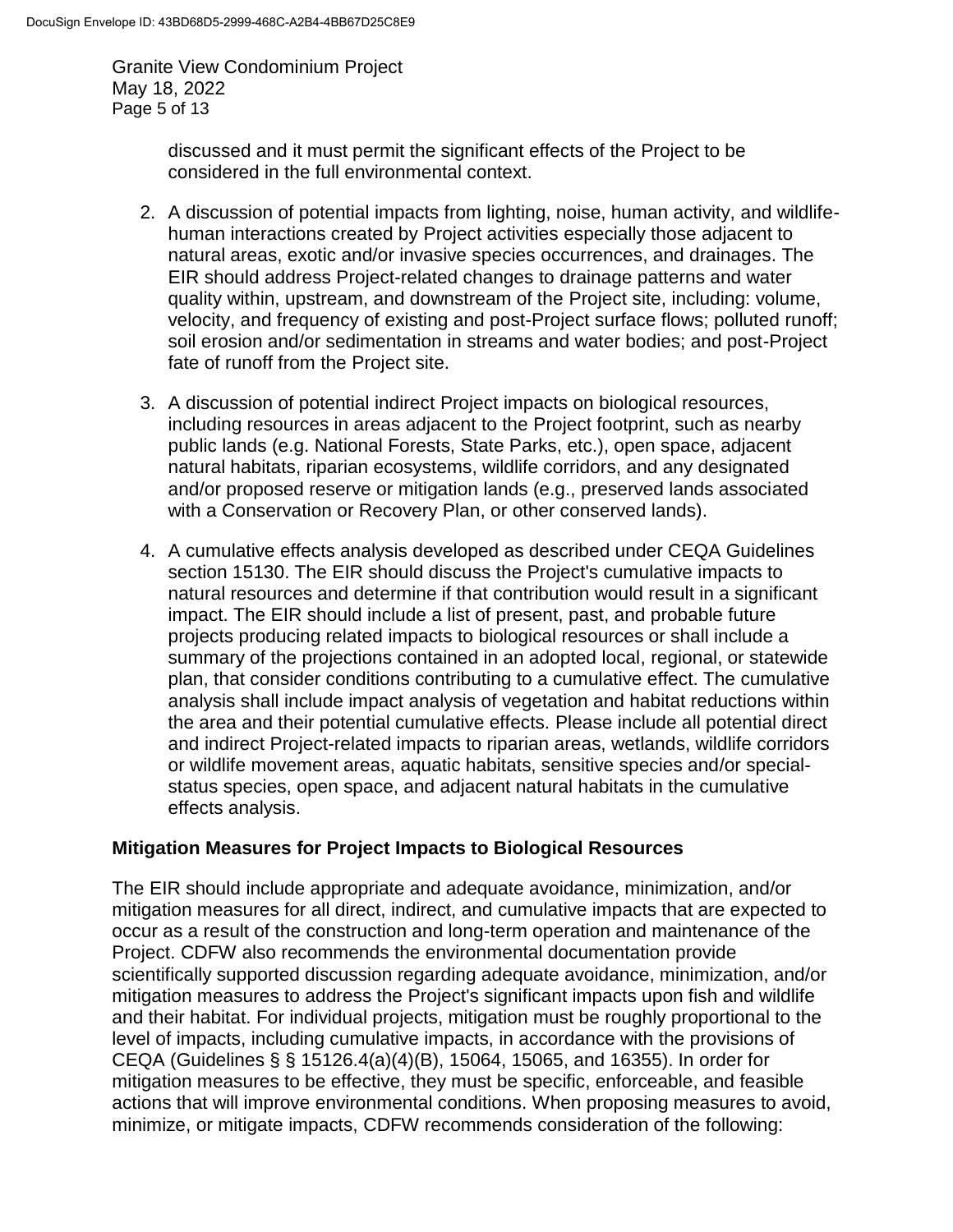Granite View Condominium Project May 18, 2022 Page 6 of 13

- 1. *Fully Protected Species*: Multiple Fully Protected Species (Fish & G. Code § § 3511, 4700) have the potential to occur within or adjacent to the Project area, including, but not limited to: California wolverine (*Gulo gulo*), American peregrine falcon (*Falco peregrinus anatum*), bald eagle (*Haliaeetus leucocephalus*), golden eagle (*Aquila chrysaetos*), and greater sandhill crane (*Antigone canadensis tabida*). Fully protected species may not be taken or possessed at any time. Project activities described in the EIR should be designed to completely avoid any fully protected species that have the potential to be present within or adjacent to the Project area. CDFW also recommends the EIR fully analyze potential adverse impacts to fully protected species due to habitat modification, loss of foraging habitat, and/or interruption of migratory and breeding behaviors. CDFW recommends that Placer County include in the analysis how appropriate avoidance, minimization and mitigation measures will reduce indirect impacts to fully protected species.
- 2. *Species of Special Concern*: Several Species of Special Concern (SSC) have the potential to occur within or adjacent to the Project area, including, but not limited to: southern long-toed salamander (*Ambystoma macrodactylum sigillatum*), northern goshawk (*Accipiter gentilis*), black swift (*Cypseloides niger*), yellow warbler (*Setophaga petechia*), California spotted owl (*Strix occidentalis occidentalis*), Sierra Nevada snowshoe hare (*Lepus americanus tahoensis*), western white-tailed jackrabbit (*Lepus townsendii townsendii*), fisher (*Pekania pennanti*), American badger (*Taxidea taxus*), pallid bat (*Antrozous pallidus*), and western red bat (*Lasiurus blossevillii*). Project activities described in the EIR should be designed to avoid any SSC that have the potential to be present within or adjacent to the Project area. CDFW also recommends that the EIR fully analyze potential adverse impacts to SSC due to habitat modification, loss of foraging habitat, and/or interruption of migratory and breeding behaviors. CDFW recommends Placer County include in the analysis how appropriate avoidance, minimization and mitigation measures will reduce impacts to SSC.
- 3. *Sensitive Plant Communities*: CDFW considers sensitive plant communities to be imperiled habitats having both local and regional significance. Plant communities, alliances, and associations with a statewide ranking of S-1, S-2, S-3, and S-4 should be considered sensitive and declining at the local and regional level. These ranks can be obtained by querying the CNDDB and are included in *The Manual of California Vegetation* (Sawyer 2009)*.* The EIR should include measures to fully avoid and otherwise protect sensitive plant communities from Project-related direct and indirect impacts.
- 4. *Native Wildlife Nursey Sites:* CDFW recommends the EIR fully analyze potential adverse impacts to native wildlife nursey sites, including but not limited to bat maternity roosts. Based on review of Project materials, aerial photography, and observation of the site from public roadways, the Project site contains potential nursery site habitat for structure and tree roosting bats and is near potential foraging habitat. Bats are considered non-game mammals and are afforded protection by state law from take and/or harassment, (Fish & G. Code, § 4150;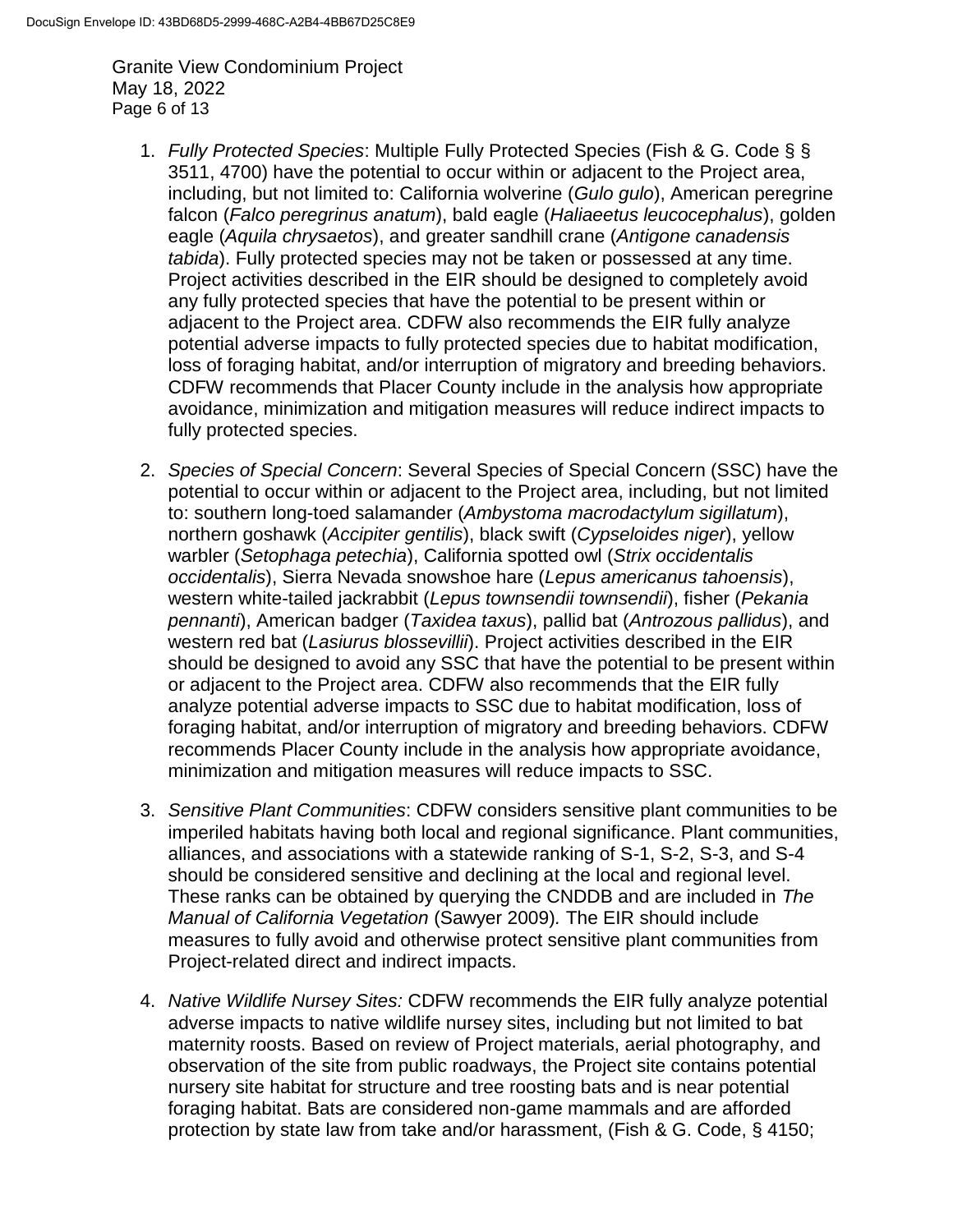Granite View Condominium Project May 18, 2022 Page 7 of 13

> Cal. Code of Regs, § 251.1). CDFW recommends that the EIR fully identify the Project's potential impacts to native wildlife nursery sites, and include appropriate avoidance, minimization, and mitigation measures to reduce impacts or mitigate any potential significant impacts to bat nursery sites.

5. *Mitigation*: CDFW considers adverse Project-related impacts to sensitive species and habitats to be significant to both local and regional ecosystems, and the EIR should include mitigation measures for adverse Project-related impacts to these resources. Mitigation measures should emphasize avoidance and reduction of Project impacts. For unavoidable impacts, onsite habitat restoration, enhancement, or permanent protection should be evaluated and discussed in detail. If onsite mitigation is not feasible or would not be biologically viable and therefore not adequately mitigate the loss of biological functions and values, offsite mitigation through habitat creation and/or acquisition and preservation in perpetuity should be addressed.

The EIR should include measures to perpetually protect the targeted habitat values within mitigation areas from direct and indirect adverse impacts in order to meet mitigation objectives to offset Project-induced qualitative and quantitative losses of biological values. Specific issues that should be addressed include restrictions on access, proposed land dedications, long-term monitoring and management programs, control of illegal dumping, water pollution, increased human intrusion, etc.

6. *Habitat Revegetation/Restoration Plans*: Plans for restoration and revegetation should be prepared by persons with expertise in the regional ecosystems and native plant restoration techniques. Plans should identify the assumptions used to develop the proposed restoration strategy. Each plan should include, at a minimum: (a) the location of restoration sites and assessment of appropriate reference sites; (b) the plant species to be used, sources of local propagules, container sizes, and seeding rates; (c) a schematic depicting the mitigation area; (d) a local seed and cuttings and planting schedule; (e) a description of the irrigation methodology; (f) measures to control exotic vegetation on site; (g) specific success criteria; (h) a detailed monitoring program; (i) contingency measures should the success criteria not be met; and (j) identification of the party responsible for meeting the success criteria and providing for conservation of the mitigation site in perpetuity. Monitoring of restoration areas should extend across a sufficient time frame to ensure that the new habitat is established, selfsustaining, and capable of surviving drought.

CDFW recommends that local onsite propagules from the Project area and nearby vicinity be collected and used for restoration purposes. Onsite seed collection should be appropriately timed to ensure the viability of the seeds when planted. Onsite vegetation mapping at the alliance and/or association level should be used to develop appropriate restoration goals and local plant palettes. Reference areas should be identified to help guide restoration efforts. Specific restoration plans should be developed for various Project components as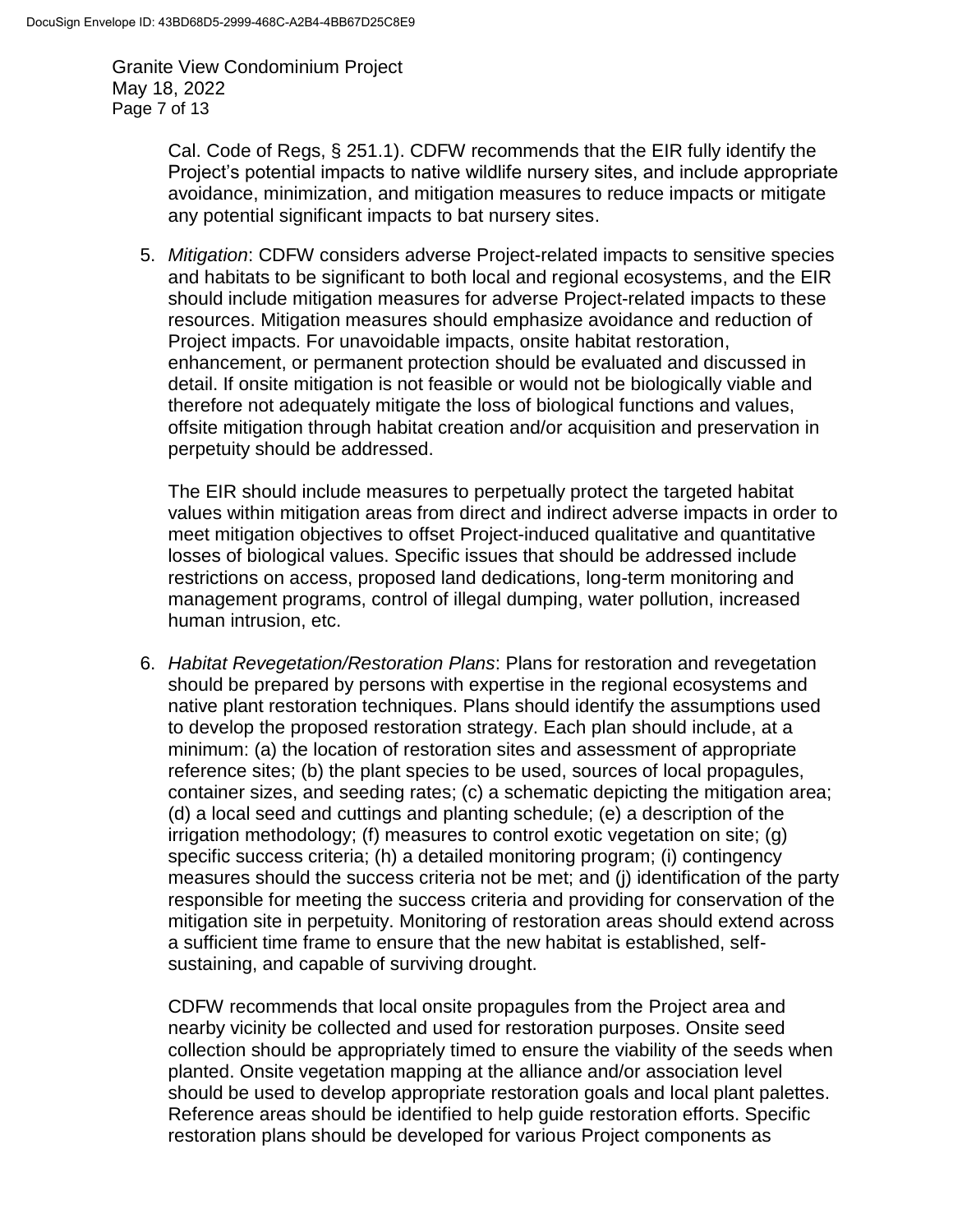Granite View Condominium Project May 18, 2022 Page 8 of 13

> appropriate. Restoration objectives should include protecting special habitat elements or re-creating them in areas affected by the Project. Examples may include retention of woody material, logs, snags, rocks, and brush piles. Fish and Game Code sections 1002, 1002.5 and 1003 authorize CDFW to issue permits for the take or possession of plants and wildlife for scientific, educational, and propagation purposes. Please see our website for more information on Scientific Collecting Permits at [www.wildlife.ca.gov/Licensing/Scientific-](http://www.wildlife.ca.gov/Licensing/Scientific-Collecting#53949678-regulations-)[Collecting#53949678-regulations-.](http://www.wildlife.ca.gov/Licensing/Scientific-Collecting#53949678-regulations-)

7. *Nesting Birds:* Please note that it is the Project proponent's responsibility to comply with all applicable laws related to nesting birds and birds of prey. Migratory non-game native bird species are protected by international treaty under the federal Migratory Bird Treaty Act (MBTA) of 1918, as amended (16 U.S.C. 703 *et seq.*). CDFW implemented the MBTA by adopting the Fish and Game Code section 3513. Fish and Game Code sections 3503, 3503.5 and 3800 provide additional protection to nongame birds, birds of prey, their nests and eggs. Sections 3503, 3503.5, and 3513 of the Fish and Game Code afford protective measures as follows: section 3503 states that it is unlawful to take, possess, or needlessly destroy the nest or eggs of any bird, except as otherwise provided by the Fish and Game Code or any regulation made pursuant thereto; section 3503.5 states that is it unlawful to take, possess, or destroy any birds in the orders Falconiformes or Strigiformes (birds-of-prey) or to take, possess, or destroy the nest or eggs of any such bird except as otherwise provided by the Fish and Game Code or any regulation adopted pursuant thereto; and section 3513 states that it is unlawful to take or possess any migratory nongame bird as designated in the MBTA or any part of such migratory nongame bird except as provided by rules and regulations adopted by the Secretary of the Interior under provisions of the MBTA.

Potential habitat for nesting birds and birds of prey is present within the Project area. The Project should disclose all potential activities that may incur a direct or indirect take to nongame nesting birds within the Project footprint and its vicinity. Appropriate avoidance, minimization, and/or mitigation measures to avoid take must be included in the EIR.

CDFW recommends the EIR include specific avoidance and minimization measures to ensure that impacts to nesting birds or their nests do not occur. Project-specific avoidance and minimization measures may include, but not be limited to: Project phasing and timing, monitoring of Project-related noise (where applicable), sound walls, and buffers, where appropriate. The EIR should also include specific avoidance and minimization measures that will be implemented should a nest be located within the Project site. In addition to larger, protocol level survey efforts and scientific assessments, CDFW recommends a final preconstruction survey be required no more than three (3) days prior to vegetation clearing or ground disturbance activities, as instances of nesting could be missed if surveys are conducted earlier.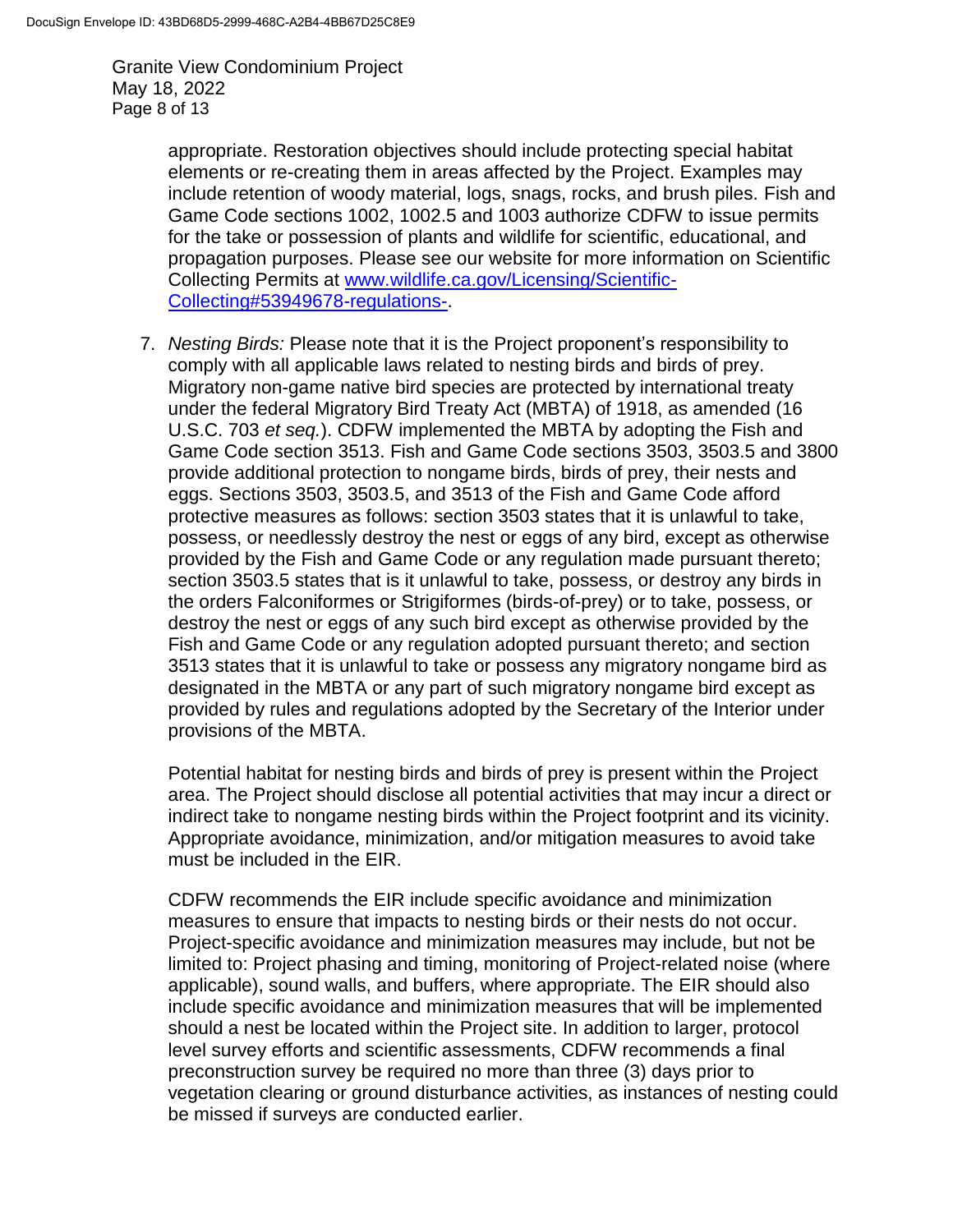Granite View Condominium Project May 18, 2022 Page 9 of 13

- 8. *Moving out of Harm's Way:* The Project is anticipated to result in the clearing of natural habitats that support native species. To avoid direct mortality, Placer County should state in the EIR a requirement for a qualified biologist with the proper handling permits, will be retained to be onsite prior to and during all ground- and habitat-disturbing activities. Furthermore, the EIR should describe that the qualified biologist with the proper permits may move out of harm's way special-status species or other wildlife of low or limited mobility that would otherwise be injured or killed from Project-related activities, as needed. The EIR should also describe qualified biologist qualifications and authorities to stop work to prevent direct mortality of special-status species. CDFW recommends fish and wildlife species be allowed to move out of harm's way on their own volition, if possible, and to assist their relocation as a last resort. It should be noted that the temporary relocation of onsite wildlife does not constitute effective mitigation for habitat loss.
- 9. *Translocation of Species*: Additionally, the EIR should cover a range of possibilities for mitigation. The use of relocation, salvage, and/or transplantation as mitigation for impacts to rare, threatened, or endangered species are generally experimental in nature and largely unsuccessful. Therefore, the EIR should describe additional mitigation measures utilizing habitat restoration, conservation, and/or preservation, in addition to avoidance and minimization measures, if it is determined that there may be impacts to rare, threatened, or endangered species.

The EIR should incorporate mitigation performance standards that would ensure that impacts are reduced to a less-than-significant level. Mitigation measures proposed in the EIR should be made a condition of approval of the Project. Please note that obtaining a permit from CDFW by itself with no other mitigation proposal may constitute mitigation deferral. CEQA Guidelines section 15126.4, subdivision (a)(1)(B) states that formulation of mitigation measures should not be deferred until some future time. To avoid deferring mitigation in this way, the EIR should describe avoidance, minimization and mitigation measures that would be implemented should the impact occur.

## **California Endangered Species Act**

CDFW is responsible for ensuring appropriate conservation of fish and wildlife resources including threatened, endangered, and/or candidate plant and animal species, pursuant to the CESA. CDFW recommends that a CESA Incidental Take Permit (ITP) be obtained if the Project has the potential to result in "take" (Fish & G. Code § 86 defines "take" as "hunt, pursue, catch, capture, or kill, or attempt to hunt, pursue, catch, capture, or kill") of State-listed CESA species, either through construction or over the life of the Project.

State-listed or candidate species with the potential to occur in the area include but are not limited to: willow flycatcher (*Empidonax traillii*), great gray owl (*Strix nebulosa*), gray wolf (*Canis lupus*), Sierra Nevada red fox (*Vulpes vulpes necator*), and Sierra Nevada yellow-legged frog (*Rana sierrae*).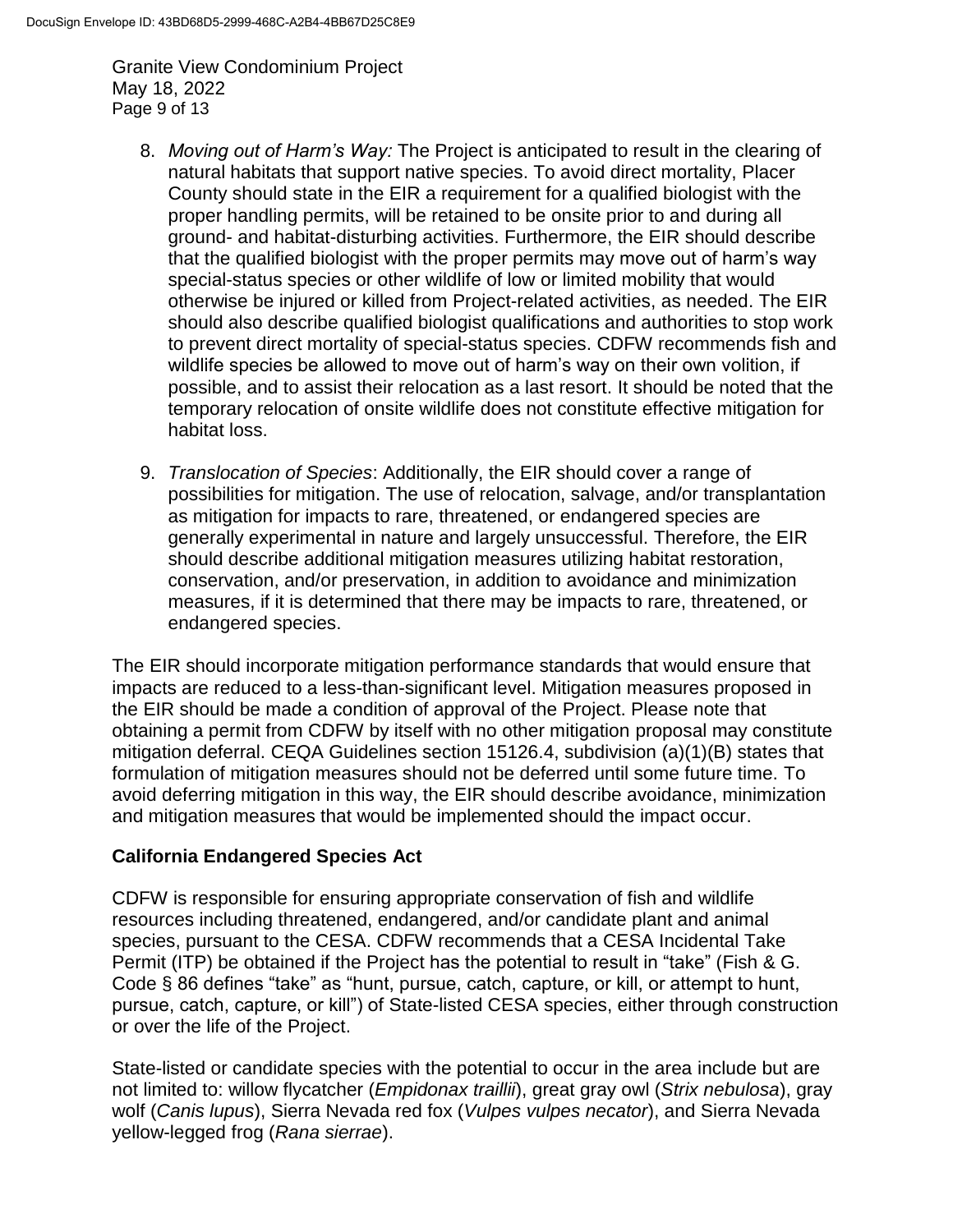Granite View Condominium Project May 18, 2022 Page 10 of 13

The EIR should disclose the potential of the Project to take State-listed or candidate species and how the impacts will be avoided, minimized, and mitigated. Please note that mitigation measures that are adequate to reduce impacts to a less-than significant level to meet CEQA requirements may not be enough for the issuance of an ITP. To facilitate the issuance of an ITP, if applicable, CDFW recommends the EIR include measures to minimize and fully mitigate the impacts to any State-listed species the Project has potential to take. CDFW encourages early consultation with staff to determine appropriate measures to facilitate future permitting processes and to engage with the U.S. Fish and Wildlife Service to coordinate specific measures if both State and federally listed species may be present within the Project vicinity.

#### **Native Plant Protection Act**

The Native Plant Protection Act (Fish & G. Code §1900 *et seq*.) prohibits the take or possession of State-listed rare and endangered plants, including any part or product thereof, unless authorized by CDFW or in certain limited circumstances. Take of Statelisted rare and/or endangered plants due to Project activities may only be permitted through an ITP or other authorization issued by CDFW pursuant to California Code of Regulations, Title 14, section 786.9 subdivision (b).

### **Lake and Streambed Alteration Program**

The EIR should identify all perennial, intermittent, and ephemeral rivers, streams, lakes, other hydrologically connected aquatic features, and any associated biological resources/habitats present within the entire Project footprint (including utilities, access and staging areas). The environmental document should analyze all potential temporary, permanent, direct, indirect and/or cumulative impacts to the abovementioned features and associated biological resources/habitats that may occur because of the Project. If it is determined the Project will result in significant impacts to these resources the EIR should propose appropriate avoidance, minimization and/or mitigation measures to reduce impacts to a less-than-significant level.

Section 1602 of the Fish and Game Code requires an entity to notify CDFW prior to commencing any activity that may do one or more of the following: substantially divert or obstruct the natural flow of any river, stream or lake; substantially change or use any material from the bed, channel or bank of any river, stream, or lake; or deposit debris, waste or other materials that could pass into any river, stream or lake. Please note that "any river, stream or lake" includes those that are episodic (i.e., those that are dry for periods of time) as well as those that are perennial (i.e., those that flow year-round). This includes ephemeral streams and watercourses with a subsurface flow. It may also apply to work undertaken within the flood plain of a body of water.

If upon review of an entity's notification, CDFW determines that the Project activities may substantially adversely affect an existing fish or wildlife resource, a Lake and Streambed Alteration (LSA) Agreement will be issued which will include reasonable measures necessary to protect the resource. CDFW's issuance of an LSA Agreement is a "project" subject to CEQA (see Pub. Resources Code 21065). To facilitate issuance of an LSA Agreement, if one is necessary, the EIR should fully identify the potential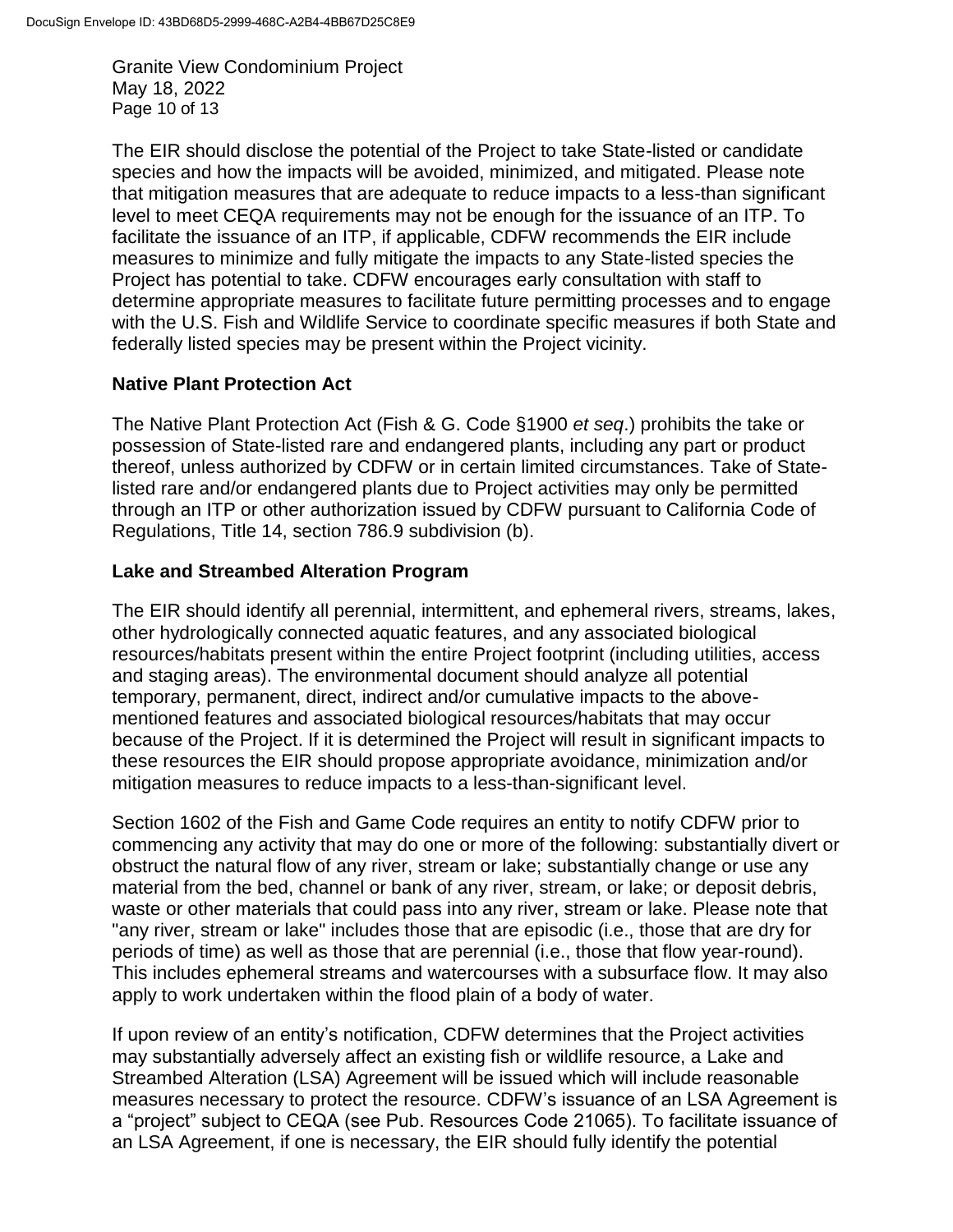Granite View Condominium Project May 18, 2022 Page 11 of 13

impacts to the lake, stream, or riparian resources, and provide adequate avoidance, mitigation, and monitoring and reporting commitments. Early consultation with CDFW is recommended, since modification of the Project may avoid or reduce impacts to fish and wildlife resources. Notifications for projects should be submitted online through CDFW's Environmental Permit Information Management System (EPIMS). For more information about EPIMS, please visit

[https://wildlife.ca.gov/Conservation/Environmental-Review/EPIMS.](https://wildlife.ca.gov/Conservation/Environmental-Review/EPIMS) More information about LSA Notifications, forms, and fees may be found at [https://www.wildlife.ca.gov/Conservation/Environmental-Review/LSA.](https://www.wildlife.ca.gov/Conservation/Environmental-Review/LSA)

Please note that other agencies may use specific methods and definitions to determine impacts to areas subject to their authorities. These methods and definitions often do not include all needed information for CDFW to determine the extent of fish and wildlife resources affected by activities subject to Notification under Fish and Game Code section 1602. Therefore, CDFW does not recommend relying solely on methods developed specifically for delineating areas subject to other agencies' jurisdiction (such as United States Army Corps of Engineers) when mapping lakes, streams, wetlands, floodplains, riparian areas, etc. in preparation for submitting a Notification of an LSA.

CDFW relies on the lead agency environmental document analysis when acting as a responsible agency issuing an LSA Agreement. CDFW recommends lead agencies coordinate with us as early as possible, since potential modification of the proposed Project may avoid or reduce impacts to fish and wildlife resources and expedite the Project approval process.

The following information will be required for the processing of an LSA Notification and CDFW recommends incorporating this information into any forthcoming CEQA document(s) to avoid subsequent documentation and Project delays:

- 1. Mapping and quantification of lakes, streams, and associated fish and wildlife habitat (e.g., riparian habitat, freshwater wetlands, etc.) that will be temporarily and/or permanently impacted by the Project, including impacts from access and staging areas. Please include an estimate of impact to each habitat type.
- 2. Discussion of specific avoidance, minimization, and mitigation measures to reduce Project impacts to fish and wildlife resources to a less-than-significant level. Please refer to section 15370 of the CEQA Guidelines.

Based on review of Project materials, aerial photography, and observation of the site from public roadways, the Project site potentially supports unnamed tributaries to Squaw Creek and associated riparian habitat. CDFW recommends the EIR fully identify the Project's potential impacts to the stream and its associated vegetation and wetlands.

## **ENVIRONMENTAL DATA**

CEQA requires that information developed in environmental impact reports and negative declarations be incorporated into a database, which may be used to make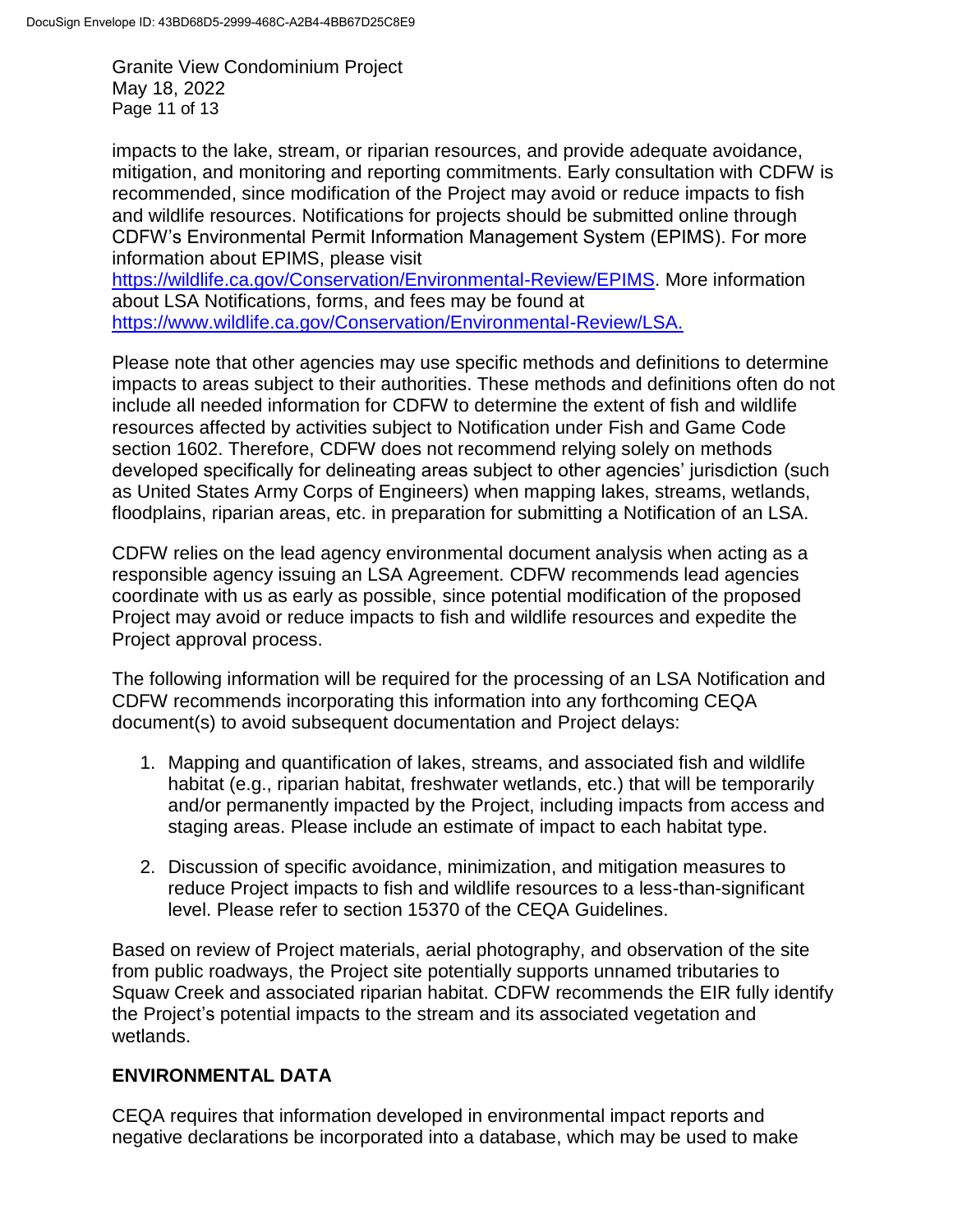Granite View Condominium Project May 18, 2022 Page 12 of 13

subsequent or supplemental environmental determinations (Pub. Resources Code, § 21003, subd. (e)). Accordingly, please report any special-status species and natural communities detected during Project surveys to the California Natural Diversity Database. The CNNDB field survey form can be found at the following link: https://www.wildlife.ca.gov/Data/CNDDB/Submitting-Data. The completed form can be submitted online or mailed electronically to CNDDB at the following email address: [CNDDB@wildlife.ca.gov.](mailto:cnddb@dfg.ca.gov)

## **FILING FEES**

The Project, as proposed, would have an effect on fish and wildlife, and assessment of filing fees is necessary. Fees are payable upon filing of the Notice of Determination by Placer County and serve to help defray the cost of environmental review by CDFW. Payment of the fee is required in order for the underlying project approval to be operative, vested, and final. (Cal. Code Regs, tit. 14, § 753.5; Fish & G. Code § 711.4; Pub. Resources Code, § 21089.)

## **CONCLUSION**

Pursuant to Public Resources Code sections 21092 and 21092.2, CDFW requests written notification of proposed actions and pending decisions regarding the Project. Written notifications shall be directed to: California Department of Fish and Wildlife North Central Region, 1701 Nimbus Road, Rancho Cordova, CA 95670.

CDFW appreciates the opportunity to comment on the Notice of Preparation of the EIR for the Sierra Nevada Olympic Winter Sports Museum and Community Cultural Center Project and recommends that Placer County address CDFW's comments and concerns in the forthcoming EIR. CDFW personnel are available for consultation regarding biological resources and strategies to minimize impacts.

If you have any questions regarding the comments provided in this letter or wish to schedule a meeting and/or site visit, please contact Patrick Moeszinger, Senior Environmental Scientist (Specialist) at (916) 767-3935 or patrick.moeszinger@wildlife.ca.gov.

Sincerely,

DocuSigned by: Kelley Barker

**Kelley Barker** Environmental Program Manager

ec: Juan Torres, Senior Environmental Scientist (Supervisory) Patrick Moeszinger, Senior Environmental Scientist (Specialist) *Department of Fish and Wildlife*

Office of Planning and Research, State Clearinghouse, Sacramento